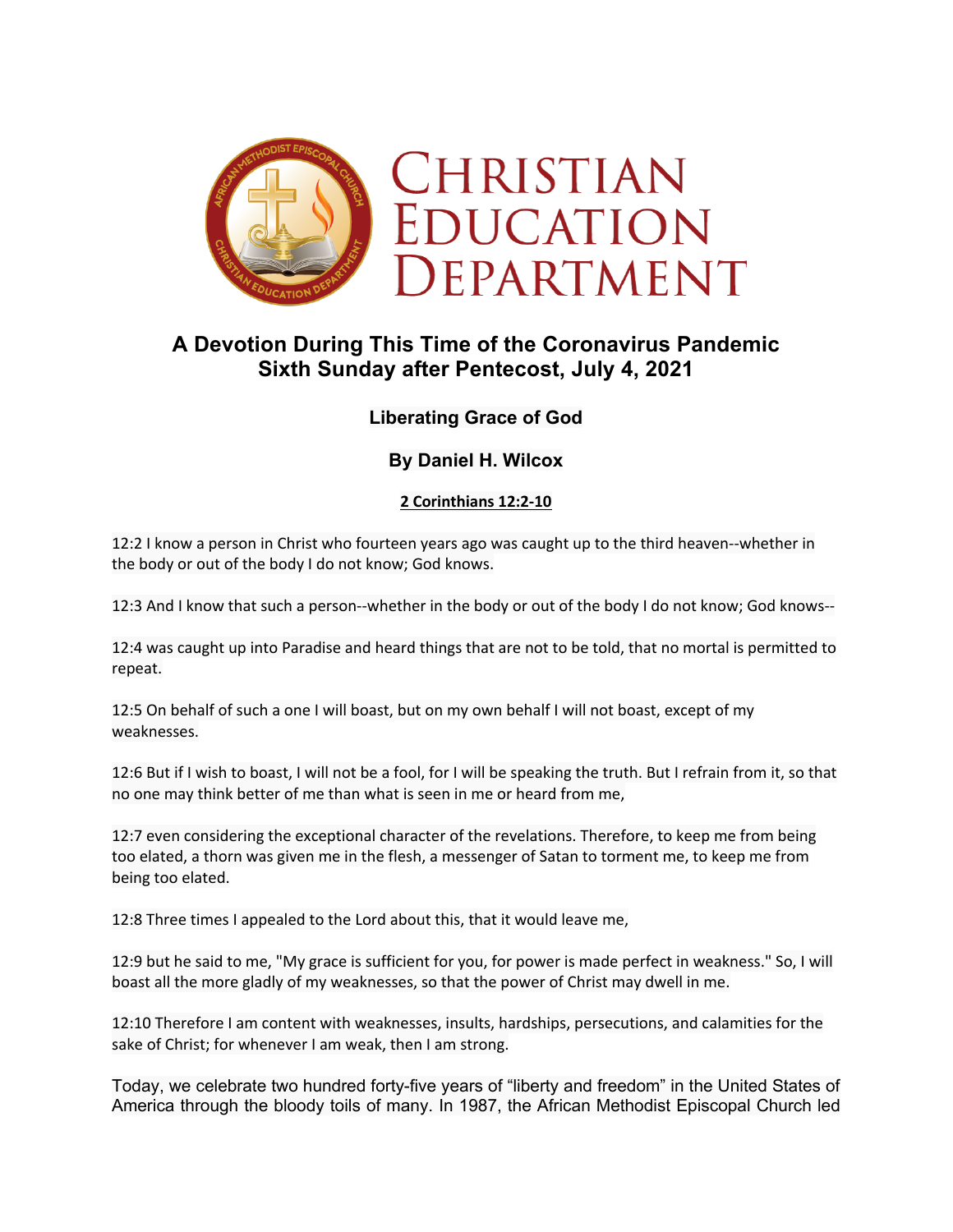by Bishop Vinton Randolph Anderson, celebrated its Bicentennial by devising an alternative epithet, "A Liberating and Reconciling People." This liberation movement in the church evolves from God, not from humankind's strength, as a free gift from God.

Apostle Paul confirms in 2 Corinthians that human liberty and spiritual freedom emanate from God. He testifies that though buffeted by a thorn in his flesh, a physical ailment, emotional aggravation, or psychological agony, he asked God three times to remove this affliction. The Lord responded to Paul and us by declaring that in trials and tribulations, God's grace is sufficient for relief and endurance of life's panics, pains, and pangs, in particular, those from Satan. This unmerited favor, grace, consoles and liberates distressed, disoriented, disillusioned believers from dungeons of despair and prisons of predicaments. Our weakness invites God's providence to assure us of divine love and protection. Believers can trust grace to enable our worship, witness, and work for the Kingdom of God, evoking through the crucifixion and resurrection of Jesus Christ our liberty and freedom.

As Methodist believers, we proclaim the blessings of grace that by it, we are justified, repentant, sanctified, and perfected. Through the power of grace, the shackles of sins and bondages of burdens cease to fester among the ransomed, redeemed, reconciled ones of God. Let us consecrate ourselves to the service of God by grateful appreciation for the sufficiency of amazing divine grace.

**TALK:** Take a moment to be silent, reflect, and share (write down)—Reflecting on the scripture, share a time/instance when you have trusted the sufficient grace of God as a guiding principle? How did this experience make you feel or direct you?

**PRAY:** O God, who has taught us to keep all your commandments by loving you and our neighbor, grant us your grace of your Holy Ghost that we may be devoted to you with our whole heart and united to one another with pure affection, through Jesus Christ our Lord, who lives and reigns with you and the same Spirit, one God, forever and ever. Amen.

#### *Adaption from The Book of Common Prayer*

*Pray for the 51st Session of the General Conference of the African Methodist Episcopal Church, July 6-10, 2021.*

# **ACT:**

1. During the Kingdomtide season, share with a few people this week your testimony about the liberating sufficiency of God's grace. Journal your experience and reflect on your spiritual journey. Do what you can to protect the health of others and yourself by practicing social distancing as much as possible, washing your hands often, wearing face covering to help prevent the spread of COVID-19, and prayerfully considering getting the vaccine when it is available—See: http://www.amechealth.org.

2. See also the activity that accompanies this devotion.